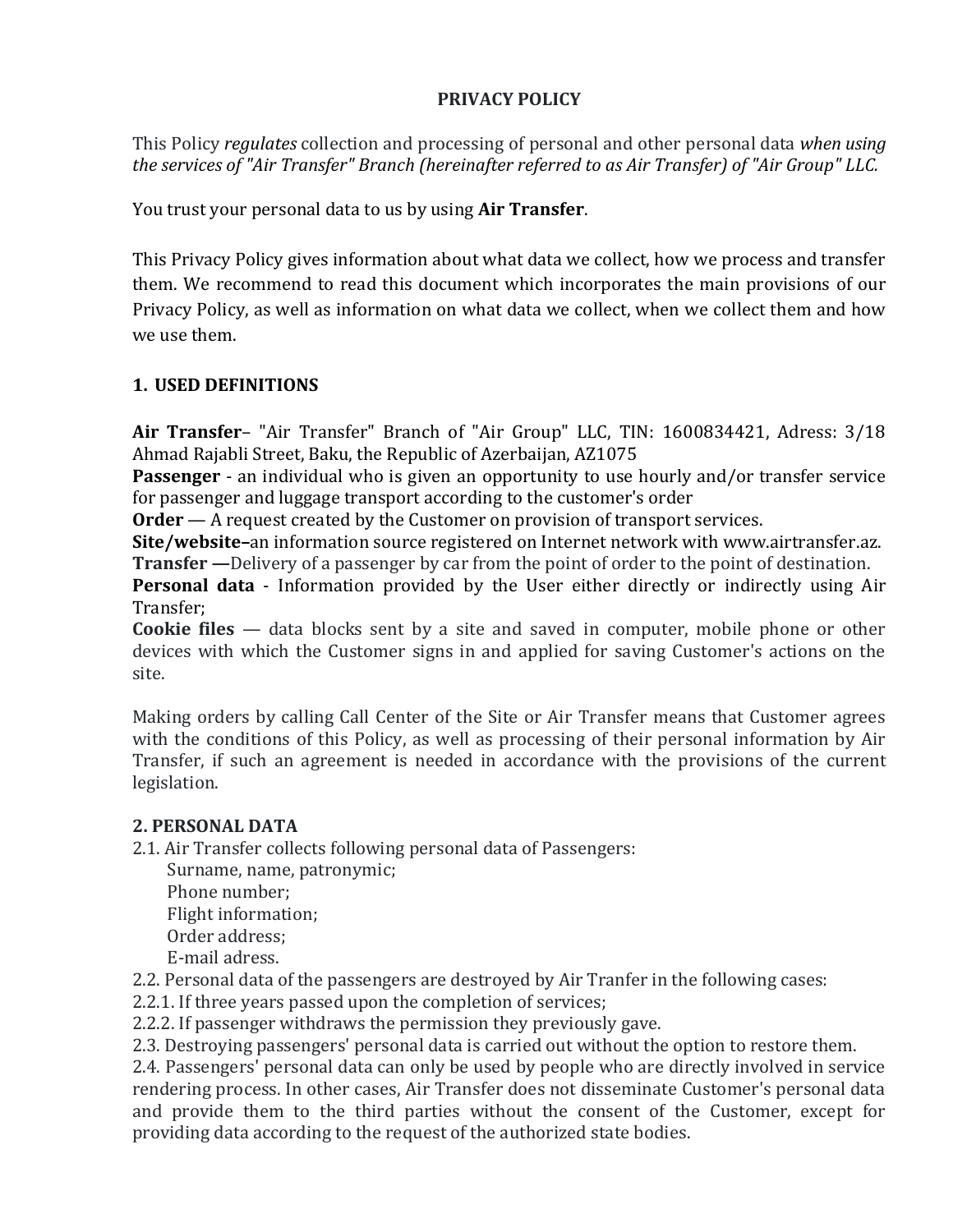2.5. Air Transfer makes possible to take actions in order to prevent the unauthorized use of Passengers' personal data.

2.6. Passengers' personal data are archived in electronic chips and processed using automatic data processing systems.

2.7. Air Tranfer takes the following actions in order to prevent unauthorized usage of passengers' personal data:

2.7.1. Takes organizational and technical actions to provide security for passengers' personal data;

2.7.2. Provides the protection of personal data carriers;

2.7.3. Uses information protection tools, which are necessary to prevent unauthorized usage of personal data;

2.7.4. Evaluates efficiency of actions taken to ensure the security of personal data;

2.7.5. Ensures detection of unauthorized data usage facts and taking necessary steps;

2.7.6. Controls the actions taken to ensure the safety of personal data and protection level of information systems of personal data.

### **3. INFORMATION ABOUT ORDERS**

3.1. Air Transfer saves order history, i.e. the starting time of order fulfillment, address of vehicle issue, address for intermediary and final route, applied tariff, payment method and other information shown when the order was placed.

3.2. The purpose of collecting information about order history is to improve service quality and it enables us to shorten order placement time by using previously provided data and automatically filling order parameters.

## **4. PAYMENT DETAILS**

Cashless transactions by using bank cards is made following confidential and secure payment principles in accordance with the regulations of international payment systems. The safety of data provided by the passenger is provided according to the requirements of procedures' payment card industry security standard (Payment Card Industry Data Security Standard).

## **5. COOKIE FILES**

5.1. Air Transfer may use the following types of cookie files:

5.1.1. Usage cookies. They collect the information about site usage. These files don't receive the personal data of the specific Customer. All data collected with these cookie files are used for statistical purposes and are anonymous. Purpose for using these cookies:

- Getting usage statistics from sites;

- Evaluating the efficiency of advertising campaigns.

These cookie files can be permanent and temporary.

5.1.2. Functional cookies. These are used for saving information (for example, name, surname, e-mail, phone number, etc.) provided by the Passenger. Purpose for using these cookies:

- Saving the information regarding whether this Passenger used our services before;

- Improving general interaction quality of the site by means of saving preferences selected by the Passenger;

5.1.3. Advertising cookies. These are used in order to control advertising materials in site, limit passengers' views for advertising materials, and also evaluate the efficiency of advertising campaigns.